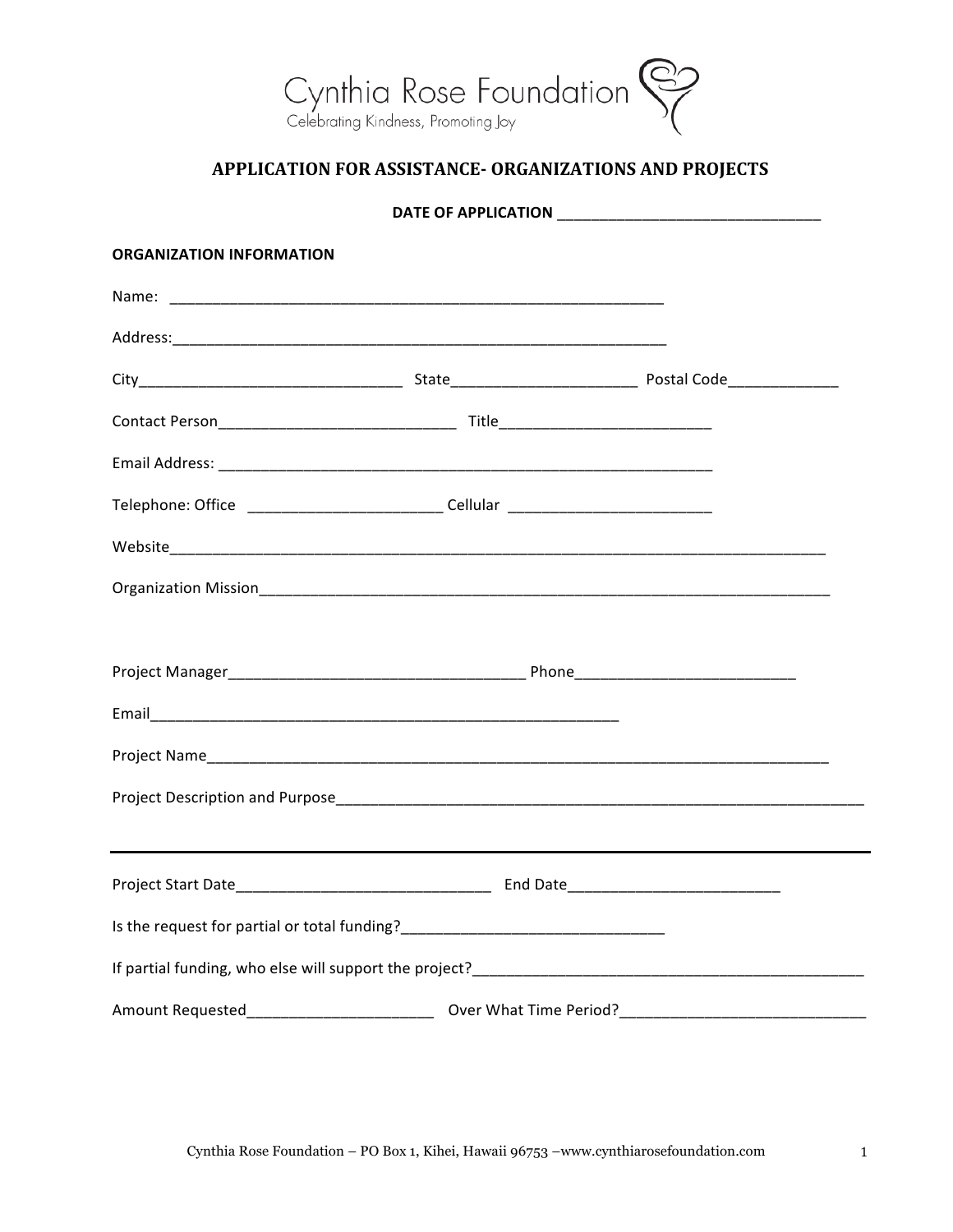

## **PROJECT DETAILS**

Problem to be solved/need being addressed\_\_\_\_\_\_\_\_\_\_\_\_\_\_\_\_\_\_\_\_\_\_\_\_\_\_\_\_\_\_\_\_\_\_\_\_\_\_\_\_\_\_\_\_\_\_\_\_\_\_\_\_

Please define and detail the following on a separate sheet:

- \* Plan of Action – How are you going to address the issue?
- \* Action Timeline
- \* Projected Project Budget
- \* Breakdown of the costs of the work to be done including bids from vendors (if applicable)
- \* Any other funding you have received, including any In Kind support. Please provide support details and estimated value

## **MONITORING AND EVALUATION**

How will the project be monitored and evaluated?\_\_\_\_\_\_\_\_\_\_\_\_\_\_\_\_\_\_\_\_\_\_\_\_\_\_\_\_\_\_\_\_\_\_\_\_\_\_\_\_\_\_\_\_\_\_\_

\_\_\_\_\_\_\_\_\_\_\_\_\_\_\_\_\_\_\_\_\_\_\_\_\_\_\_\_\_\_\_\_\_\_\_\_\_\_\_\_\_\_\_\_\_\_\_\_\_\_\_\_\_\_\_\_\_\_\_\_\_\_\_\_\_\_\_\_\_\_\_\_\_\_\_\_\_\_\_\_\_\_\_\_\_\_\_\_

\_\_\_\_\_\_\_\_\_\_\_\_\_\_\_\_\_\_\_\_\_\_\_\_\_\_\_\_\_\_\_\_\_\_\_\_\_\_\_\_\_\_\_\_\_\_\_\_\_\_\_\_\_\_\_\_\_\_\_\_\_\_\_\_\_\_\_\_\_\_\_\_\_\_\_\_\_\_\_\_\_\_\_\_\_\_\_\_

What would define this project as successful?\_\_\_\_\_\_\_\_\_\_\_\_\_\_\_\_\_\_\_\_\_\_\_\_\_\_\_\_\_\_\_\_\_\_\_\_\_\_\_\_\_\_\_\_\_\_\_\_\_\_\_

## **CONTACT INFORMATION**

Main contact person for the project: Name\_\_\_\_\_\_\_\_\_\_\_\_\_\_\_\_\_\_\_\_\_\_\_\_\_\_\_\_\_\_\_\_\_\_\_ Phone\_\_\_\_\_\_\_\_\_\_\_\_\_\_\_\_\_\_\_\_\_\_\_\_\_\_\_\_\_\_\_ Email Who is responsible for the day to day activities of the project: Name\_\_\_\_\_\_\_\_\_\_\_\_\_\_\_\_\_\_\_\_\_\_\_\_\_\_\_\_\_\_\_\_\_\_\_ Phone\_\_\_\_\_\_\_\_\_\_\_\_\_\_\_\_\_\_\_\_\_\_\_\_\_\_\_\_\_\_\_ Email